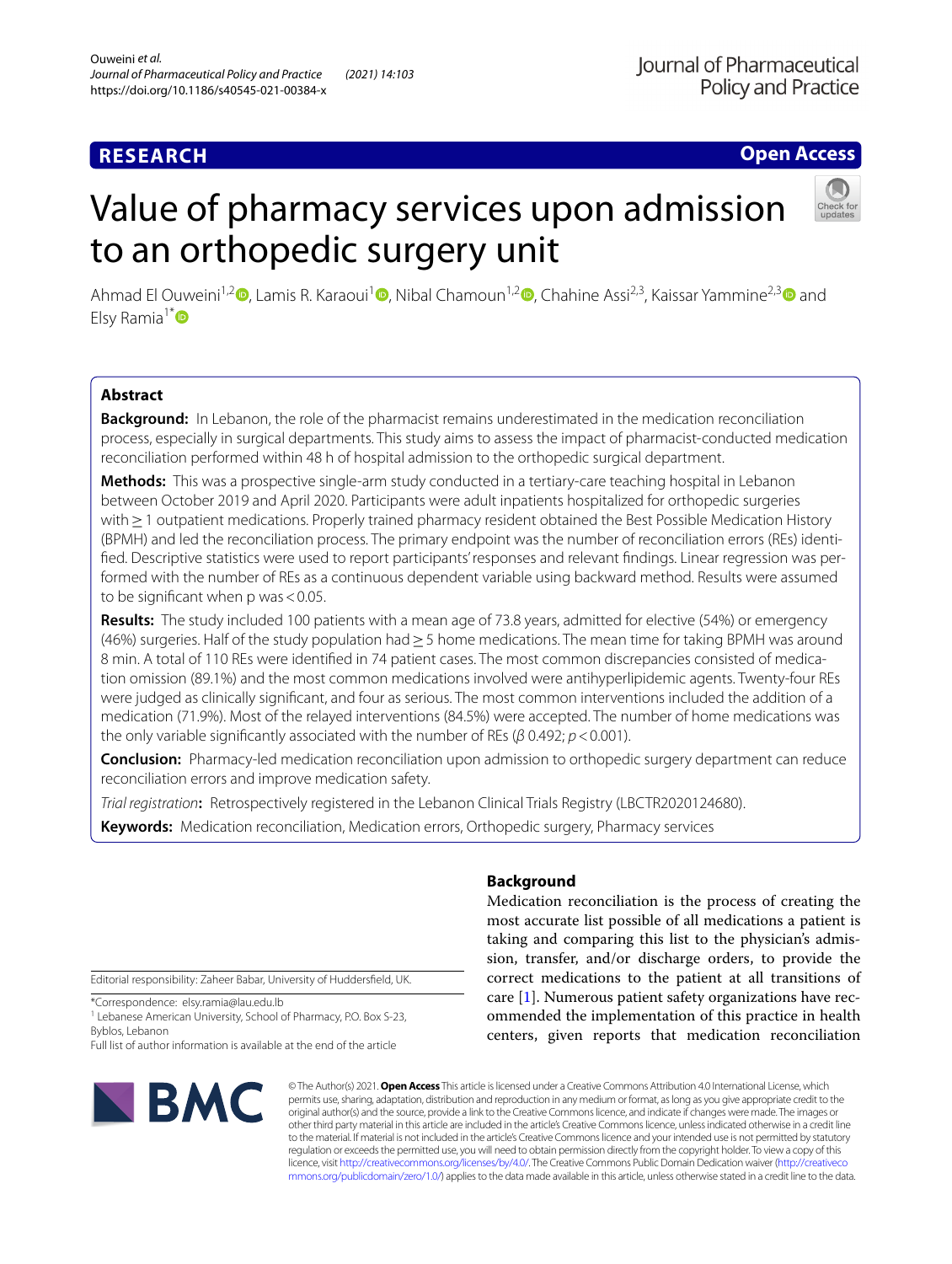can reduce reconciliation errors (REs) by up to 75% and associated adverse drug events (ADE) by 15–18% [\[2](#page-8-1)]. Although medication errors have the potential to occur throughout the hospitalization process, the admission process has been shown to be particularly vulnerable [[3\]](#page-8-2). Implementation of an established medication reconciliation process upon hospital admission may reduce medication errors and ADE in hospitals by 46% and 20%, respectively [\[3](#page-8-2)]. Pharmacist involvement within the medication reconciliation process was also shown to improve the efectiveness of identifying and rectifying these discrepancies [[2\]](#page-8-1). Surgical patients receive chronic treatments with at least one drug that is not related to the disease responsible for the surgery, and it is essential to adequately manage their medications both pre- and post-operatively [\[4](#page-8-3)]. During the preoperative period, discontinuation of chronic medication may compromise disease control or lead to the development of withdrawal symptoms, while the continuation of certain drugs may increase the surgical risk or interact negatively with concurrent medications such as anesthetics, causing severe reactions [[4\]](#page-8-3). In a study that assessed the potential impact of medication histories obtained by pharmacists in a preoperative anesthesia clinic, pharmacists have identifed and resolved clinically meaningful medications discrepancies in 61% of the patients. Hence, this has enhanced the accuracy of obtained home medications list [[5\]](#page-8-4). Another study showed that when medication reconciliation was performed on cardiac surgery patients upon admission, transfer and discharge, medication discrepancies trended downwards from admission until discharge  $[6]$  $[6]$ . This highlights the importance of continuity of care in order to successfully complete the process of medication reconciliation [[6\]](#page-8-5). Roure Nuez et al. demonstrated that reconciliation programs and perioperative drug management improve the safety of drug use in patients undergoing surgery and enhance the efficiency of the perioperative medication management system [\[7](#page-8-6)]. In another Spanish study that included 176 patients admitted for surgery, 55.1% of the participants had at least one RE, with a mean of 3.21 REs per patient and a maximum of 12 [\[8](#page-8-7)].

In Lebanon, the practice of medication reconciliation is not fully implemented in all Lebanese hospitals, and the role of the pharmacist remains underestimated [\[9](#page-8-8), [10\]](#page-8-9). Only around 41% of hospital pharmacists in Lebanon reported performing medication reconciliation upon admission, transfer of care, or discharge [\[9](#page-8-8)]. In a study that examined the impact of pharmacy-led medication reconciliation, unintended medication discrepancies were common on hospital admission to the internal medicine services [\[10](#page-8-9)]. Pharmacy-led medication reconciliation upon admission, with student pharmacist involvement and physician communication helped reduce unintended discrepancies and improve medication safety  $[10]$ . The Lebanese Ministry of Public Health (MOPH), in its most recent version of hospital accreditation standards released in January 2019, recommended to perform medication reconciliation during admission and discharge, and to share the documented medication list with all the healthcare providers, pharmacy and patient  $[11]$  $[11]$ .

To our knowledge, there are no studies in Lebanon assessing the impact of medication reconciliation performed on surgery patients. The study was conducted at the Lebanese American University Medical Center—Rizk Hospital (LAUMC-RH), a 197-bed tertiary-care teaching hospital located in Beirut, Lebanon. A well-defned policy for guiding the process of medication reconciliation did not exist in the hospital at the time of this study. Additionally, the pharmacist role in conducting medication reconciliation is limited. While there are clinical pharmacy specialists serving in cardiology, critical care, emergency medicine, infectious diseases and internal medicine departments, there are no clinical pharmacists serving on the orthopedic surgery unit.

The primary objective of this study was to assess the impact of pharmacy-led medication reconciliation performed on adult patients admitted to the orthopedic surgical department with $\geq 1$  chronic medication, 24–48 h of hospital admission, measured by the incidence of REs or unintended discrepancies identifed. Secondary outcomes included the number of interventions performed to resolve discrepancies and their clinical signifcance. The time needed for medication history, and the information sources used to complete the Best Possible Medication History (BPMH) were also reported.

## **Methods**

## **Study design and patient recruitment**

This was a prospective single-arm pilot study conducted over a 7-month period between October 2019 and April 2020 in the Orthopedic Surgery Department. The project was approved by the Institutional Review Board (IRB) of the hospital and the Lebanese American University prior to the beginning of data collection. IRB approval number: LAU.SOP.ER2. 30/Sep/2019. Accordingly, all participating patients were requested to sign a written informed consent.

Patients were prospectively identifed within 48 h of hospital admission by obtaining a daily list from the pharmacy department at LAUMC-RH, excluding weekends, and confrming the list with the clinical coordinator of the orthopedic surgery department. Included patients were  $\geq$  18 years old, admitted for at least 48 h to the Orthopedic Surgery Department for elective or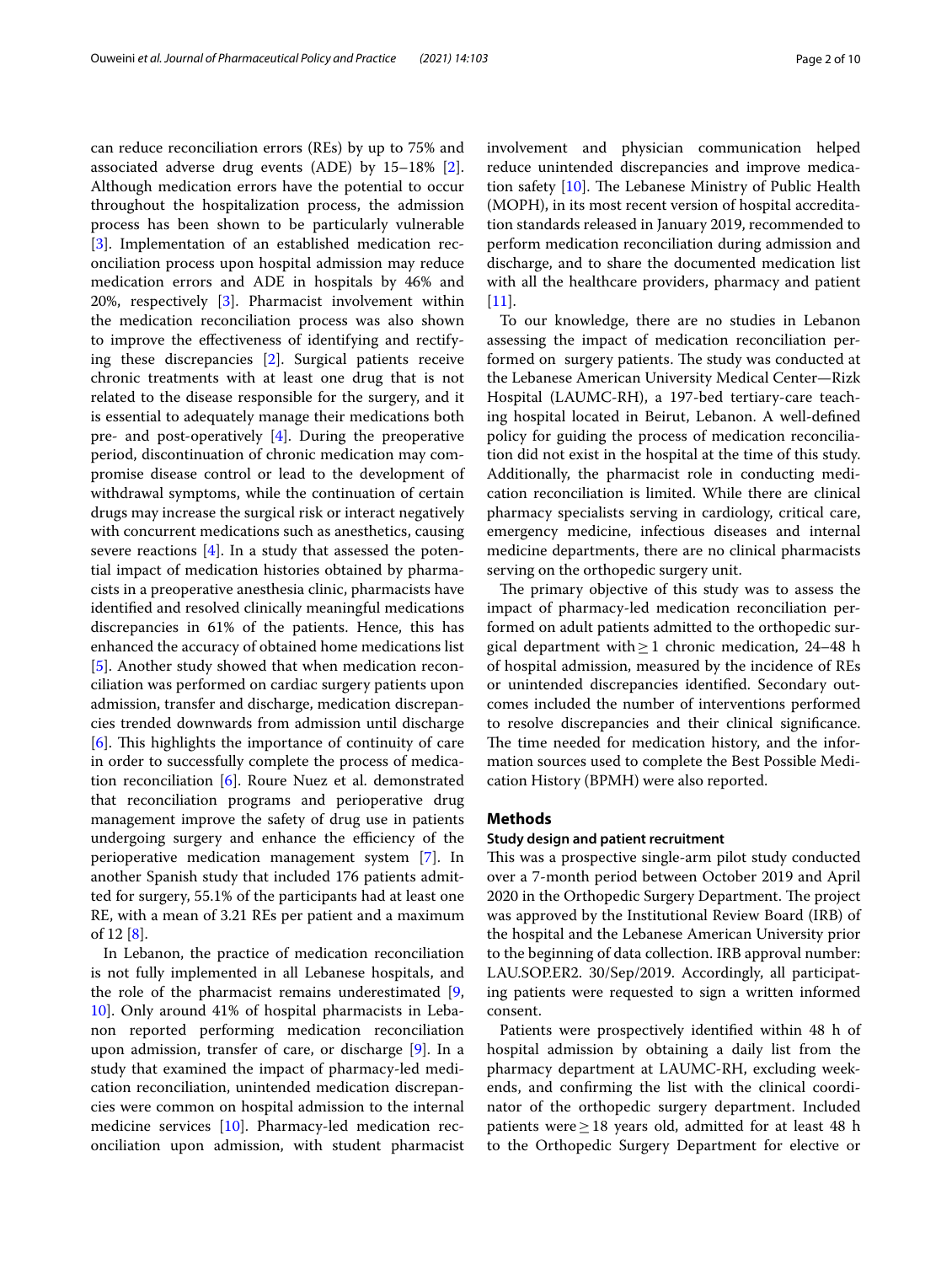emergency surgeries, and currently taking at least one regular prescription medication. Patients were excluded if they were admitted for less than 2 days or were unable to communicate in English or Arabic.

## **Intervention and data collection**

A post-graduate year 1 pharmacy resident interviewed the eligible patients after obtaining their written informed consent to participate in the study. The aim of the interview was to collect and document the Best Possible Medication History (BPMH). The pharmacy resident inquired about all prescription and over-thecounter medications. He asked both open-ended and closed-ended questions to trigger the patient to remember medications that they may have forgotten to mention such as creams, ointments, inhalers, eye drops, ear drops, vitamins, and herbal or dietary supplements. To ensure complete documentation of the BPMH, the resident also noted the reported level of compliance, the last dose taken, and potential recent changes to select medication regimens. In order to obtain the BPMH, the pharmacy resident relied on more than one information source such as interviewing the family/caregiver, inspecting the medication bottles, or reviewing the patient's previous health record available at the institution. The pharmacy resident documented all the information on the "Medication Reconciliation Data Collection Form" that was developed to guide the BPMH process and record the reconciliation findings (Additional file  $1$ ). This form included general demographic data, surgery type, total number of home medications and their indications, history of drug allergies, and results of the critical analysis of discrepancies. The different sections of this data collection form and the patient interview tips were adapted from the Medications at Transitions and Clinical Handofs (MATCH) Toolkit for Medication Reconciliation [\[12](#page-9-0)]. Afterwards, the pharmacy resident compared the obtained history from the patient to the medications ordered by the physician for the patient's current admission. When deemed necessary, the pharmacy resident intervened in the management of the patient's medication regimens during the reconciliation process by contacting the physician and clarifying any changes that need to be implemented to the current medication regimens.

## **Main outcomes and measures**

The resident critically analyzed the identified discrepancies and classifed them according to the MATCH toolkit: no discrepancies (i.e., one-to-one match), intended discrepancies which are appropriate discrepancies based on the patient's comorbidities and clinical status or unintended discrepancies (considered as REs)  $[12]$ . The primary outcome consisted of the number of REs, defned as any unjustifed or unintended discrepancy between the patient's medications prior to admission/surgery, and the inpatient medication list, 24–48 h after admission. REs were described as unintended discrepancies because there was no justifcation based on the patient's comorbidities and clinical condition. They included any inappropriate omission or addition of a medication, substitution of an agent within the same pharmacological class and change in dose, frequency, or route of administration. REs were then classifed by type, medication category, therapeutic/pharmacological class, route of medication involved, and whether or not the discrepancy relates to a high-alert medication as per the Institute of Safe Medication Practices (ISMP) [\[13](#page-9-1)]. The potential severity of REs was classifed using a validated scale, stratifying severity in four levels  $(1=clinically)$  insignificant, 2=clinically significant, 3=serious and 4=lifethreatening). Clinically insignifcant RE refers to an error that would not likely cause harm, clinically signifcant RE refers to an error that has the potential to cause harm, and may require increased monitoring, serious RE refers to an error that has potential to cause harm and (1) likely to require additional intervention or (2) could result in prolonged hospital length of stay); and life-threatening RE refers to an error having the potential to cause death or likely lead to death without the use of life-sustaining interventions [[14\]](#page-9-2). A consensus was reached by the panel of investigators for classifcation of all discrepancies.

Secondary outcomes included the number of pharmacy resident's interventions performed to resolve discrepancies. The time needed for BPMH, and the information sources used to complete the BPMH were also documented.

## **Data management and statistical analysis**

The data collected were coded, entered into SPSS software version 26, verifed for data entry errors, and analyzed. Descriptive statistics were used to report all participants' responses. The association between categorical variables was evaluated using the Pearson Chisquared test or Fisher's exact test where the expected cell count<5. Linear regression was performed with the number of REs (unintended discrepancies) as a continu-ous dependent variable using backward method [[15](#page-9-3)]. The independent variables included age, gender, allergies, number of drugs prior to hospital admission, therapeutic class of the drug involved in the discrepancy according to the first level Anatomical Therapeutic Chemical (ATC) Classifcation and the type of hospital admission (elective or emergency). Variables with a *p*-value of 0.2 or less in the bivariate analysis were included in the initial model. Two-sided *p* value of<0.05 was considered statistically signifcant.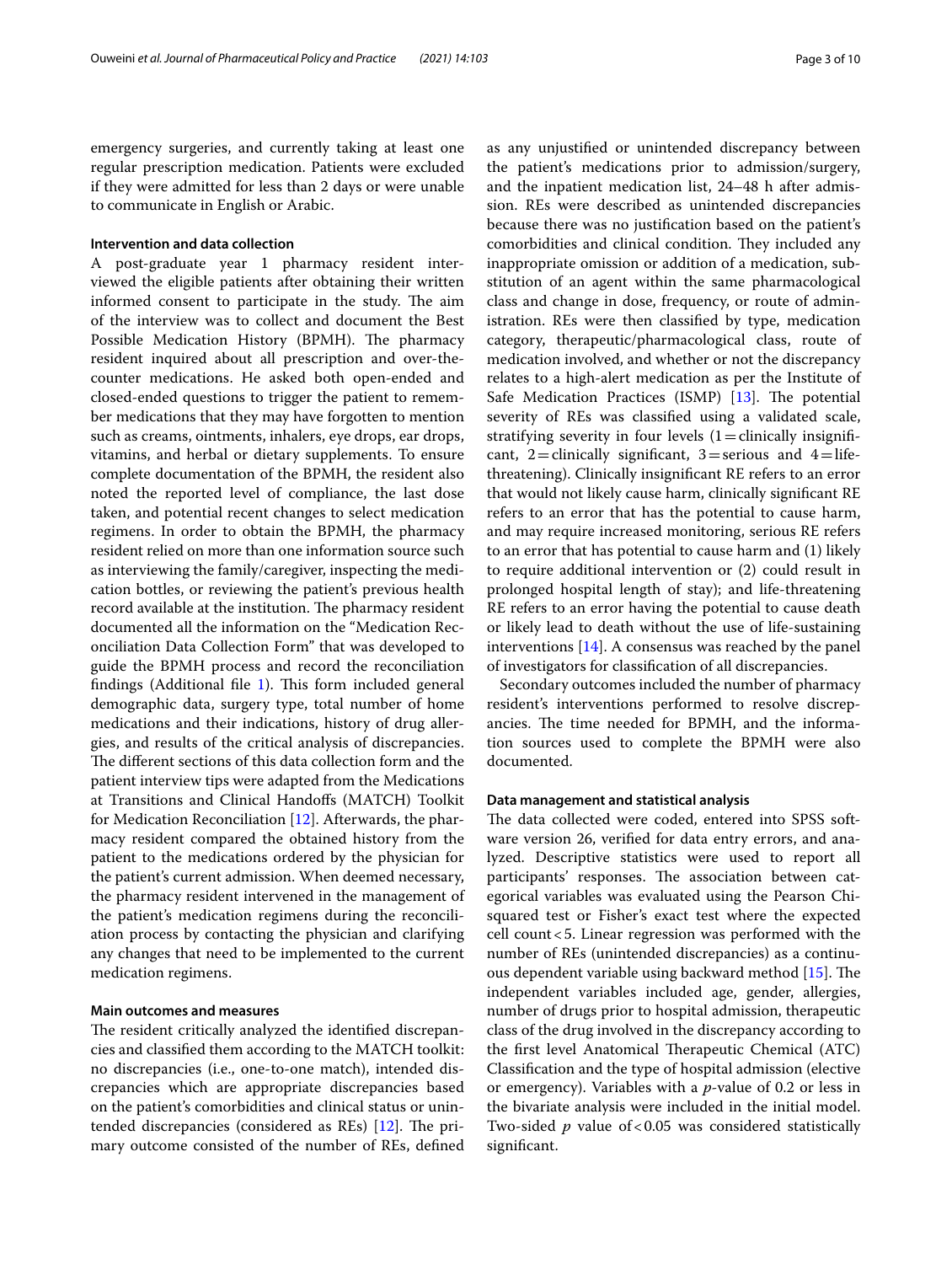## **Results**

The study included a total of [1](#page-3-0)00 patients. Figure  $1$ shows the patient enrollment flow diagram. The patients had equal gender distribution and a mean age of 71.9 years. Almost half of the included patients took ≥ 5 home medications. Approximately 14% of patients reported having a history of allergy to  $> 1$  medication. Sociodemographic and baseline characteristics of study participants are described in Table [1.](#page-4-0)

The average time needed to obtain medication history was 8.3 min, ranging between 4 and 16 min (SD 3.39 min). Twenty-four patients were interviewed within 24 h and 76 patients were interviewed within 48 h of admission. The pharmacy resident used a combination of diferent information sources to complete the BPMH for each patient: patient interview (98%), caregiver/family member interview (80%), examination of home medication bottles or boxes (20%) and review of previous medical record (2%). Following the critical analysis of patient

<span id="page-3-0"></span>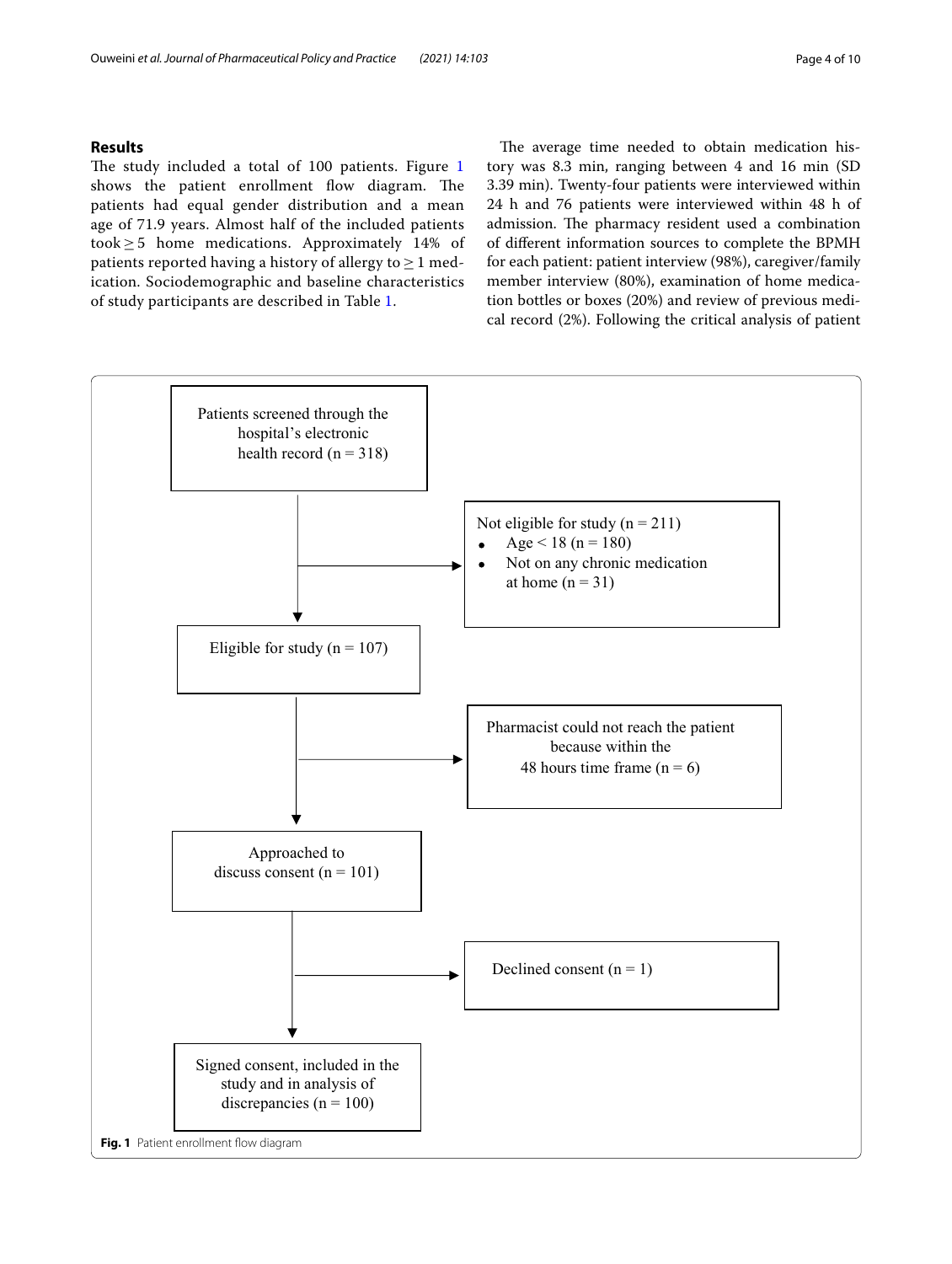<span id="page-4-0"></span>

| Table.1 Sociodemographic and baseline characteristics |  |
|-------------------------------------------------------|--|
|-------------------------------------------------------|--|

| <b>Characteristic</b>                                   | Frequency/<br>percentage<br>$N = 100$ |
|---------------------------------------------------------|---------------------------------------|
| Gender                                                  |                                       |
| Male                                                    | 50                                    |
| Female                                                  | 50                                    |
| Age (years)                                             |                                       |
| Mean                                                    | 71.92                                 |
| Standard deviation                                      | 13.16                                 |
| Orthopedic surgery type                                 |                                       |
| Flective                                                | 54                                    |
| Emergency                                               | 46                                    |
| Creatinine clearance (the Cockcroft-Gault equation)[26] |                                       |
| 30 mL/min to <50 mL/min                                 | 17                                    |
| $\geq$ 50 mL/min                                        | 83                                    |
| Number of home medications                              |                                       |
| 1                                                       | 2                                     |
| 2                                                       | 8                                     |
| 3                                                       | 14                                    |
| $\overline{4}$                                          | 25                                    |
| $\geq 5$                                                | 51                                    |
| Allergies                                               |                                       |
| No known drug allergy                                   | 86                                    |
| Yes (to one or more medication)                         | 14                                    |

cases, 24 patient cases (24%) had no discrepancies with a complete one-to-one match, and 2% included intended discrepancies explained by the patient's clinical condition. The pharmacy resident identified 110 unintended medication discrepancies in 74 patients, with a maximum of 3 discrepancies per patient case**.**

Most of the unintended discrepancies (83.6%) involved a prescription medication, and 16.4% involved an overthe-counter medication. The most common discrepancies consisted of medication omission (89.1%), wrong dose  $(4.5%)$  and wrong frequency  $(6.4%)$ . The proximal causes leading to the discrepancies included the clinician's lack of knowledge or familiarity with the involved medication (40.9%), physicians' non-compliance with evidence-based recommendations (40%), patient's forgetfulness or lack of knowledge about medications (10%) and name similarity of the involved medication with another medication (8.2%). When classifying the unintended discrepancies by route of administration, 92.7% were found to involve an oral medication. Only 3.6% of the unintended discrepancies involved an inhaled medication, 2.7% involved an ophthalmic preparation and 0.9% involved a topic preparation. The most common agents involved in unintended discrepancies consisted of antihyperlipidemic agents (25.4%). Dietary supplements comprised 16.4% of the cases. Other medication classes involved diuretics (9.1%), and medications for refux disease (7.4%). Further details are included in Table [2.](#page-5-0)

Moreover, around 1.8% of the unintended discrepancies involved a high-alert medication, specifcally insulin. When the investigators assessed the potential severity of all medication-related discrepancies, 81 (73.6%) were judged as clinically insignifcant, (24) 21.8% were judged as clinically signifcant, and only 4 (3.6%) were judged to be serious. No life-threatening interventions were identifed. Specifc examples of reconciliation errors and their assigned level of severity are presented in Table [3.](#page-6-0)

Based on the unintended discrepancies found, the pharmacy resident recommended a total of 110 medication-related interventions. Among these interventions, 93 (84.5%) were accepted and 17 (15.5%) were rejected by surgical residents and fellows. The most common types of medication-related interventions included: the addition of a medication (71.9%); dose adjustment (12.7%); frequency adjustment (6.4%); suggestion of alternative brands (5.4%); and discontinuation or giving medication from home supply (3.6%).

In the multivariable analysis, the number of home medications was the only variable signifcantly associated with the number of unintended discrepancies  $(p < 0.001)$  $(Table 4).$  $(Table 4).$  $(Table 4).$ 

## **Discussion**

In this pilot study, the authors aimed to assess the impact of pharmacist-conducted medication reconciliation performed on adult patients admitted to the orthopedic surgical department with $\geq 1$  chronic medication. The pharmacy resident performing medication reconciliation identifed unintended medication discrepancies in 74% of the included patients and found 110 REs. The mean age of patients was around 72 years highlighting the aging population undergoing surgery and the emerging need to carefully manage their chronic medications. In the present study, 90% of the patients were taking at least 3 chronic medications. In the multivariate analysis, the risk of REs was signifcantly higher with higher number of home medications  $(p < 0.001)$ . This finding has also been reported in several previous studies [\[16](#page-9-4)–[18\]](#page-9-5).

REs were most frequently detected in cardiovascular drugs, as observed in other studies  $[19]$  $[19]$  $[19]$ . This finding can be attributed to the high prevalence of cardiovascular diseases among elderly in Lebanon [\[20\]](#page-9-7), especially that 74.3% of the study patient population were above 65 years old.

When performing preoperative medication assessment, it may be necessary to advise the patient to stop or alter some medications before an operation to ensure that they can safely undergo anesthesia and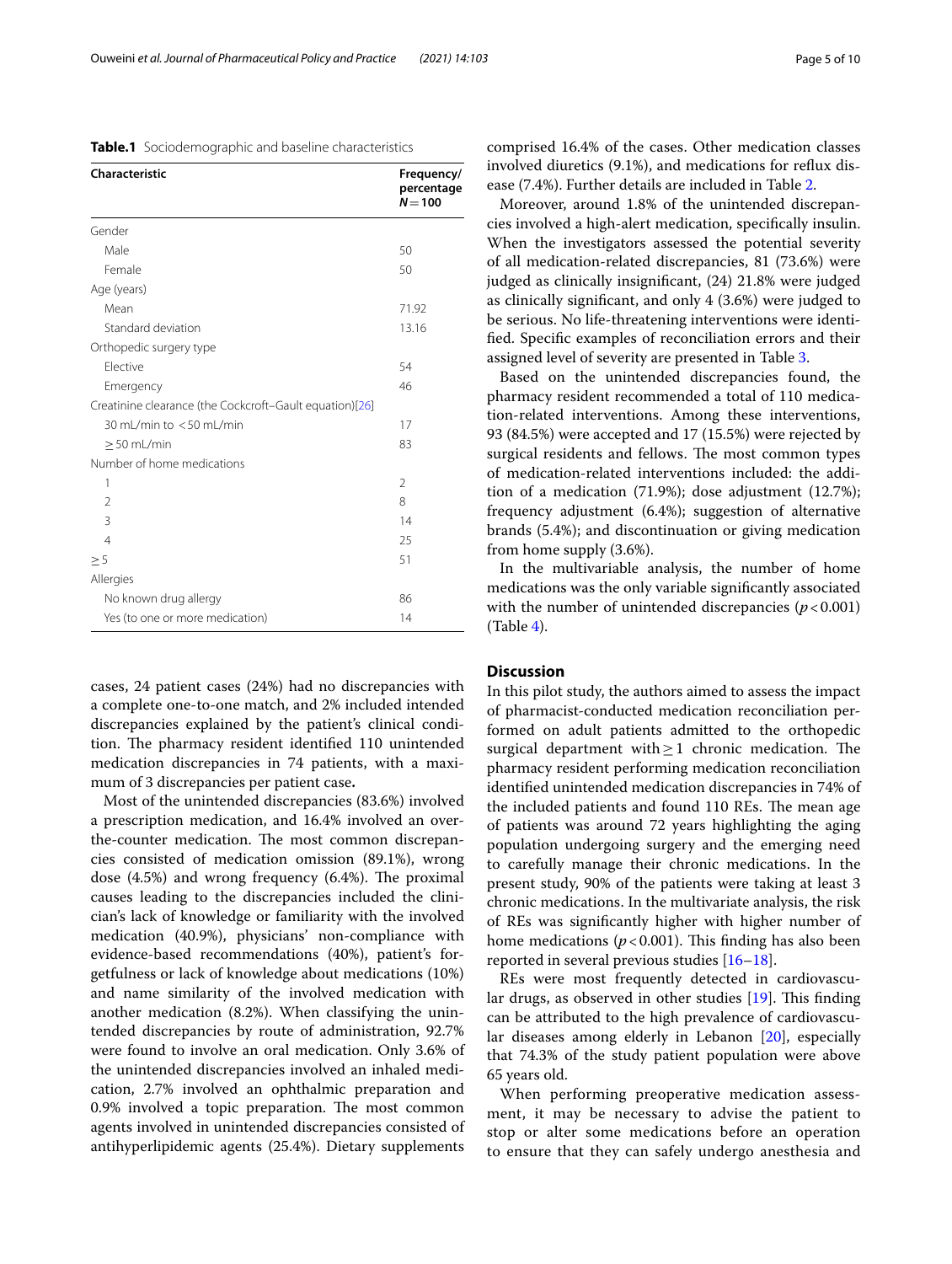<span id="page-5-0"></span>

| Variable                                                        | Frequency<br>(percentage)<br>$N = 110$ |
|-----------------------------------------------------------------|----------------------------------------|
| Unintended discrepancies by type                                |                                        |
| Omission                                                        | 98 (89.1)                              |
| Wrong frequency                                                 | 7(6.4)                                 |
| Wrong dose                                                      | 5(4.5)                                 |
| Wrong medication                                                | 2(1.8)                                 |
| Unintended discrepancies by medication route of administration  |                                        |
| Oral                                                            | 102 (92.7)                             |
| Inhaled                                                         | 4(3.6)                                 |
| Ophthalmic                                                      | 3(2.7)                                 |
| Topical                                                         | 1(0.9)                                 |
| Unintended discrepancies by class                               |                                        |
| Dietary supplements (vitamins, minerals, herbal supplements)    | 18 (16.4)                              |
| Medications                                                     |                                        |
| Antihyperlipidemic agents                                       | 28 (25.4)                              |
| Antihypertensive agents                                         | 14(12.8)                               |
| <b>Diuretics</b>                                                | 10(9.1)                                |
| Medications for reflux disease                                  | 8(7.4)                                 |
| Antidepressants/anxiolytics                                     | 6(5.4)                                 |
| Medications for asthma/chronic obstructive pulmonary disease    | 6(5.4)                                 |
| Anti-diarrheal/laxatives/antispasmodics                         | 5(4.6)                                 |
| Antipsychotics                                                  | 4(3.6)                                 |
| Anti-gout agents                                                | 4(3.6)                                 |
| Oral antidiabetic/insulin                                       | 2(1.8)                                 |
| Immunosuppressants (methotrexate and mycophenolic acid)         | 2(1.8)                                 |
| Thyroid replacement (levothyroxine)                             | 2(1.8)                                 |
| Analgesics (acetaminophen)                                      | 1(0.9)                                 |
| Unintended discrepancies by WHO 1st level of ATC classification |                                        |
| Cardiovascular system                                           | 52 (47.3)                              |
| Various                                                         | 35 (31.8)                              |
| Nervous system                                                  | 10(9.1)                                |
| Respiratory system                                              | 6(5.4)                                 |
| Musculo-skeletal system                                         | 5(4.6)                                 |
| Antineoplastic and immunomodulating effect                      | 2(1.8)                                 |
| High-alert medications                                          |                                        |
| Insulin (glargine; degludec)                                    | $\overline{2}$                         |
| Immunosuppressant (methotrexate; mycophenolic acid)             | $\overline{2}$                         |
| Proximal cause of unintended discrepancies                      |                                        |
| Clinician lack of knowledge/familiarity with medication         | 45 (40.9)                              |
| Physicians non-compliance with evidence-based recommendations   | 44 (40)                                |
| Patient forgetfulness/lack of knowledge                         | 11(10)                                 |
| Name similarity                                                 | 9(8.2)                                 |
| Reason unidentified                                             | 1(0.9)                                 |

the procedure itself. Although some medicines should be stopped (e.g., anticholinesterases, monoamine oxidase inhibitors, and anticoagulants), it is important that others be continued [[21\]](#page-9-9). Examples of intentional or intended omissions identifed in this study include omission of aspirin for one patient and rivaroxaban for another patient. These patients were admitted for elective total knee and hip replacement surgeries,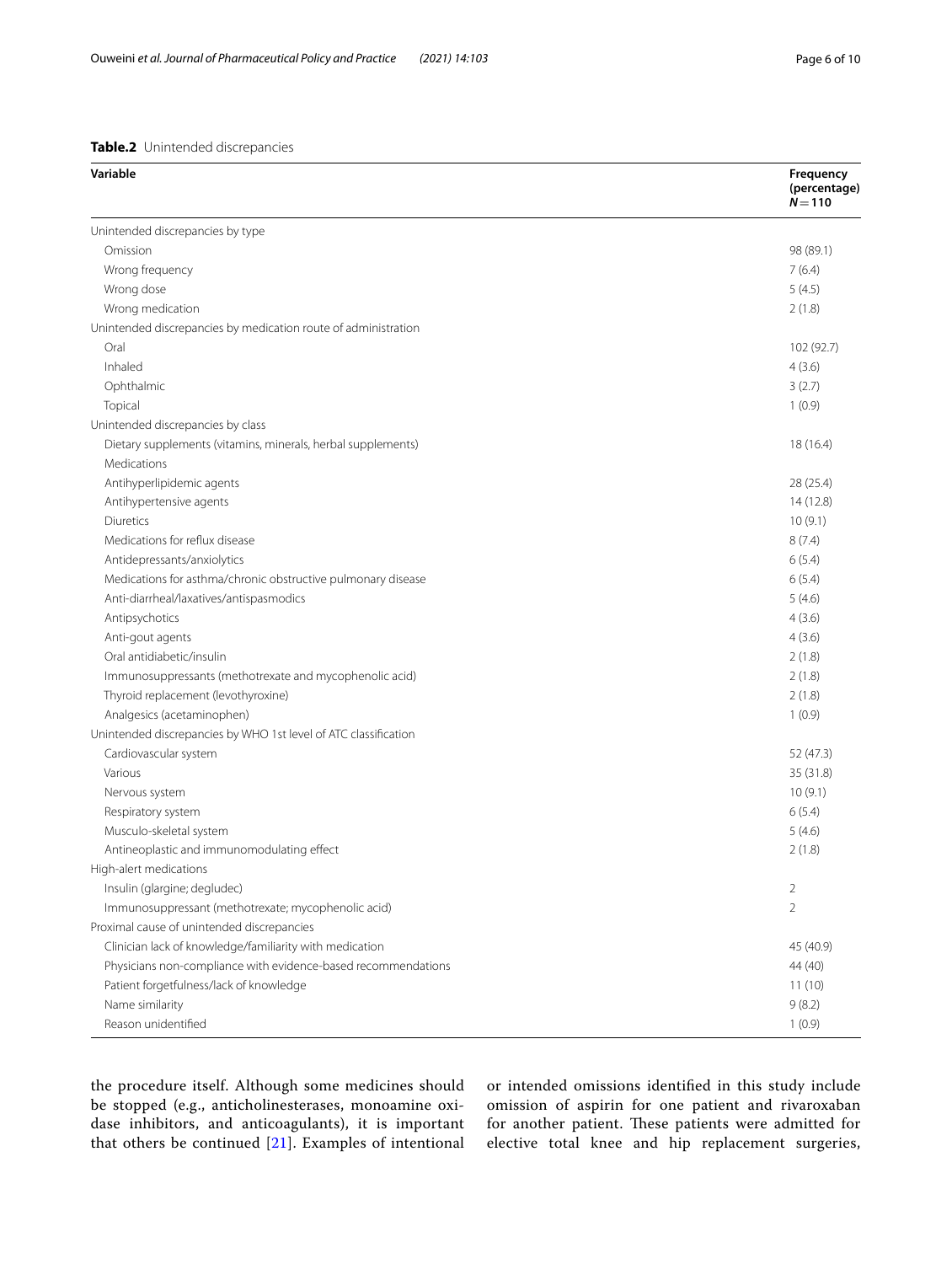| <b>RE</b> type      | <b>RE</b> example                                                                                                                                                                                                                     | Severity/clinical significance |
|---------------------|---------------------------------------------------------------------------------------------------------------------------------------------------------------------------------------------------------------------------------------|--------------------------------|
| Omission            | A patient with hypertension was admitted for ankle fracture surgery. His medication (valsartan/<br>hydrochlorothiazide 160 mg/12.5 mg PO daily) was not ordered for him upon admission                                                | Clinically significant         |
| Incorrect dose      | A patient with hypertension was admitted for right foot capsulotomy. His medication dose<br>(moxonidine 0.2 mg PO twice daily) was incorrectly ordered for him as moxonidine 0.3 mg PO<br>twice daily                                 | Clinically significant         |
| Incorrect frequency | An elderly patient with multiple comorbidities was admitted for right hip fracture with betahis-<br>tine 16 mg PO daily dose. At home, he was on betahistine 16 mg PO twice daily                                                     | Clinically insignificant       |
| Wrong medication    | A patient with diabetes mellitus was taking at home insulin glargine 16 units subcutaneously<br>at night. Upon admission, he was incorrectly ordered insulin regular sliding scale instead of his<br>basal regimen (insulin glargine) | Serious                        |

<span id="page-6-0"></span>**Table.3** Examples of reconciliation errors (REs) detected in the medication history

<span id="page-6-1"></span>**Table.4** Unintended discrepancies—multivariable analysis

| Variable                                 | B        | 95% CI            | Beta     |          |              |
|------------------------------------------|----------|-------------------|----------|----------|--------------|
| Age                                      | 0.010    | $-0.002$ to 0.023 | 0.148    | 1.617    | 0.109        |
| Number of<br>information<br>sources used | $-0.153$ | $-0.495$ to 0.189 | $-0.085$ | $-0.889$ | 0.376        |
| Number of<br>home medi-<br>cations       | 0.152    | $0.098$ to 0.206  | 0.492    | 5594     | $\leq$ 0.001 |

Variables with a p-value of 0.2 or less in the bivariate analysis were included in the initial model. Those include: age, number of information sources used, and number of home medications

Using a backward method, the fnal model only retained the number of home medications

respectively. These two omissions were justified based on recommendations from American College of Chest Physicians (ACCP) [[22\]](#page-9-10) and European Society of Cardiology (ESC)  $[23]$  $[23]$  $[23]$ . The first patient who was on aspirin for prevention of cardiovascular events, was instructed by his physician to stop it 5 days before being admitted for his elective surgery. The second patient was receiving rivaroxaban for atrial fbrillation and he stopped it 3 days before his scheduled surgery.

The most common type of unintended discrepancies (89.1%) involved the omission of a medication that the patient was taking before admission, which is higher than what was seen in previous studies  $[8, 24, 25]$  $[8, 24, 25]$  $[8, 24, 25]$  $[8, 24, 25]$  $[8, 24, 25]$  $[8, 24, 25]$ . This can be explained by the fact that surgery resident physicians may lack familiarity with medications outside their feld of specialty, medication history taking may have been incomplete and/or inconsistent, especially that many patients were not previously hospitalized at LAUMC-RH, as such lack a previous medical record for their chronic medications. Furthermore, a consistent and reliable outpatient patient profle system does not exist in Lebanon. Omission of medications can sometimes lead to clinically signifcant outcomes depending on the patient's comorbidities and type and number of omitted medications [[25\]](#page-9-13).

Most of the identifed REs were judged as clinically insignifcant. Examples include omission of antihyperlipidemic agents or drugs used to treat refux disease [[24](#page-9-12)]. On the other hand, changing the dose of diuretics, omitting a beta-blocker or omitting a long-acting muscarinic antagonist in a chronic obstructive pulmonary disease (COPD) patient were examples of identifed clinically significant REs. These omission errors upon admission, can compromise the stability of the patient's chronic conditions such as hypertension or COPD warranting a close monitoring of vital signs and oxygen requirements, respectively.

The pharmacy resident identified four serious reconciliation errors (around 3.6%). Two of them were related to the unjustifed switch of insulin glargine and degludec that the patients were receiving chronically at home, to regular insulin sliding scale upon admission. According to Diabetes Canada—Clinical Practice Guidelines Expert Committee for the in-hospital management of diabetes, scheduled subcutaneous insulin administration that consists of basal, bolus (prandial) and correction (supplemental) insulin components is the preferred method for achieving and maintaining glucose control in non-critically ill hospitalized patients, including surgery patients with diabetes who are eating [\[26](#page-9-8)]. Bolus insulin can be withheld or reduced in people who are not eating regularly, however, basal insulin should not be withheld  $[26]$  $[26]$ . This approach has been shown to reduce postoperative complications, including wound infections [\[26](#page-9-8)]. In fact, this approach is also consistent with the American Diabetes Association recommendations for the management of hyperglycemia in hospitalized patients [[27](#page-9-14)]. Therefore, keeping the patients on the insulin sliding scale only without their home basal insulin may have potentially caused undesirable fuctuations in blood sugar. The other two REs identified as serious were the omission of mycophenolic acid in one patient who had kidney transplant fve years ago and the omission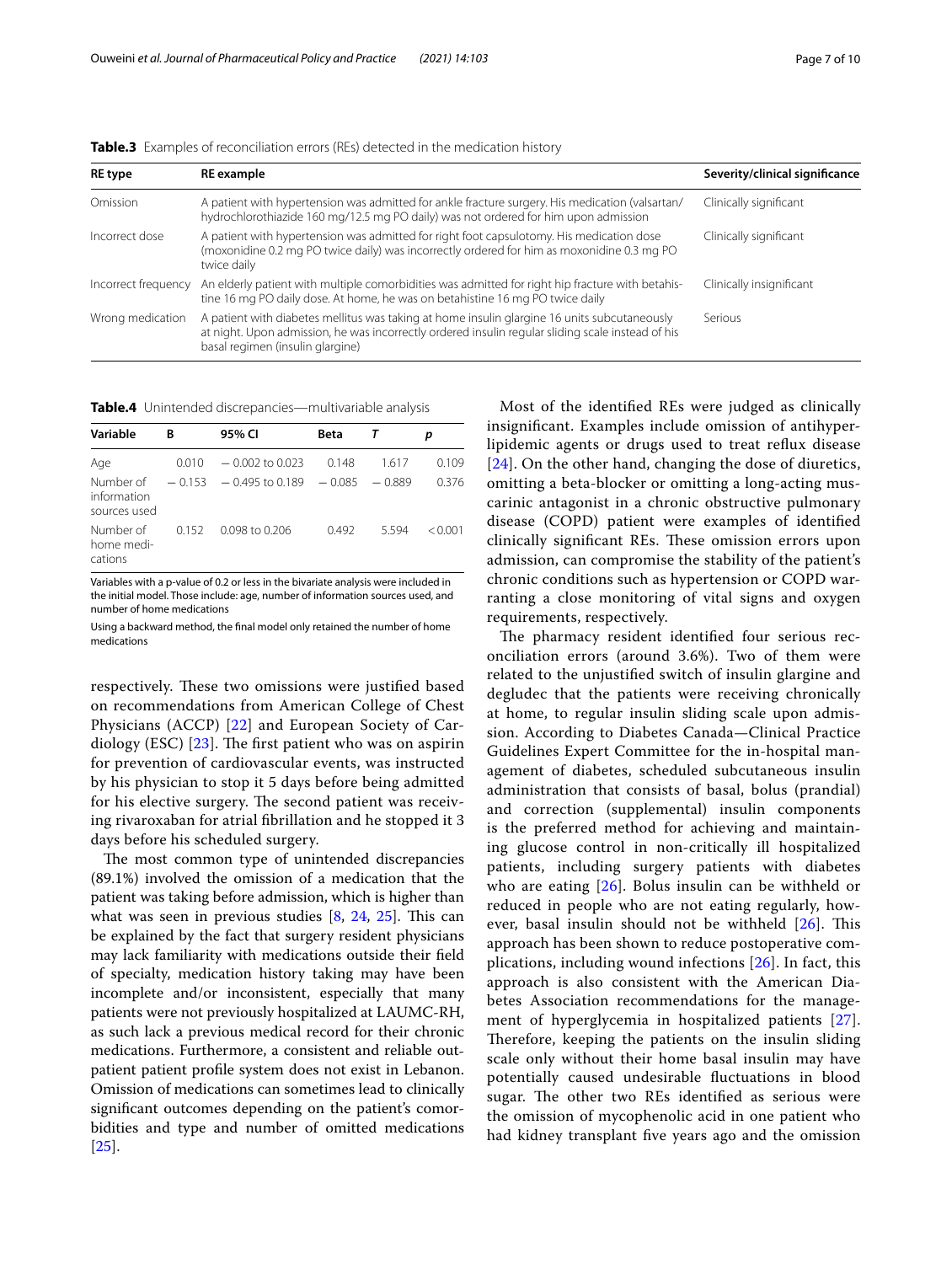of weekly oral methotrexate for a patient with rheumatoid arthritis. Immunomodulator agents are considered time-critical scheduled medications, which means that delayed or early administration of more than 30 min of the pre-set administration time may cause harm or sub-therapeutic effect  $[28]$  $[28]$  $[28]$ . In fact, immunomodulatory medications omission and non-adherence is a major risk factor for acute rejection of transplanted organs and subsequent loss of allografts [\[29](#page-9-16)]. Additionally, non-adherence to methotrexate may afect the patient's disease activity and the cost of therapy [[30\]](#page-9-17).

When analyzing the proximal causes of the identifed REs, the main two reasons identifed were clinician lack of knowledge/familiarity with medication and physician's non-compliance with evidence-based recommendations.

The medical team was receptive to the interventions made by the pharmacy resident as demonstrated by the high rate of intervention acceptance (around 85%). This acceptance rate is higher than what is documented in the literature for general pharmacy recommendation acceptance rate (48 to 73%)  $[31–34]$  $[31–34]$  $[31–34]$  $[31–34]$ , but similar to what is documented for medication reconciliation recommendations (78%) [[31](#page-9-18)] and recommendation of clinical pharmacists on surgical wards  $(85%)$   $[35]$ . The majority of rejected recommendations, however, were associated with omission of antihyperlipidemic agents or multivitamins that the physicians considered unnecessary during the course of hospitalization. Another potential reason for rejecting the pharmacy resident interventions was the resistance of some physicians to follow evidence-based approaches that contradict their original practice with respect to the in-hospital management of certain medical conditions, namely shifting patients from their home long-acting basal insulins to sliding scale regular insulin upon hospital admission.

Those findings impact clinical pharmacy practice and highlight the role of the pharmacist as an indispensable asset on surgery units who can improve access to drug information and to updated evidence-based recommendations  $[36]$  $[36]$ . The findings also indicate that pharmacistled educational sessions for the surgical residents about the proper perioperative medication management may help reduce reconciliation errors on surgical services, and prevent potentially serious patient harm.

Additionally, the fndings of this study provide insight to policy makers, especially concerning the role assigned to pharmacists in medication reconciliation. The latter has been clearly defned by the American Society of Health-System Pharmacists (ASHP) in its statement on the pharmacist's role in medication reconciliation [\[37](#page-9-22)]. Following the completion of this study, the pharmacy department at LAUMC-RH developed a medication reconciliation policy upon patient admission and discharge, delineating the role of each member of the healthcare team in the implementation of this process: pharmacists, nurses and physicians. In addition to developing the policy and the BPMH form, pharmacists are leading the multidisciplinary education of all healthcare professionals involved in the process. Subsequent steps include starting the implementation, following a hospital-wide rollout strategy, by unit [\[12](#page-9-0)]. Similarly, and in accordance with the newly released MOPH hospitals accreditation standards mentioned earlier, more hospital leaders in Lebanon are recognizing the benefts of establishing a well-defned medication reconciliation policy, outlining a clear process for its implementation [[11\]](#page-8-10).

With the emerging concept of value-based healthcare, and with the ongoing harsh economic and fnancial crises in Lebanon, hospital administrators are urged to opti-mize resources [\[38–](#page-9-23)[40\]](#page-9-24). Future research is warranted to assess the cost–beneft analysis of pharmacists' involvement in medication reconciliation which in turn can provide justifcation for pharmacists to perform BPMH. Such research can address, in a hospital-specifc manner, the number of harmful medication errors potentially avoided per year, versus the cost of additional pharmacist full-time equivalent (FTE) needed to provide the service [[12\]](#page-9-0). These studies can capitalize on both the clinical and the economic impact of the pharmacist role in medication reconciliation.

## **Limitations**

The authors acknowledge the potential limitations of this study. This was a single-center, single-arm study, where formal power analysis was not conducted which may have contributed to the small sample size. Additionally, the pharmacy resident was not available over the weekend, thus patients admitted for orthopedic surgery on weekends were excluded. Furthermore, since most elective surgeries are usually admitted over the weekend, this may have afected the characteristics and number of patients included in this study and the numbers of elective surgery. The risk of detection bias could not be excluded due to the fact that the investigators used their clinical judgment on classifying the severity of identifed REs and their proximal causes.

Expectedly, the coronavirus disease 2019 (COVID-19) pandemic afected the number and characteristics of the enrolled patients, as the hospital took specifc measures in response to the pandemic. Firstly, LAUMC-RH cancelled all elective surgeries in all specialties as part of the hospital's strict strategy to contain the disease. This may have impacted the number of elective surgery patients represented in the study. The hospital also required that every patient admitted for surgery undergo a polymerase chain reaction (PCR)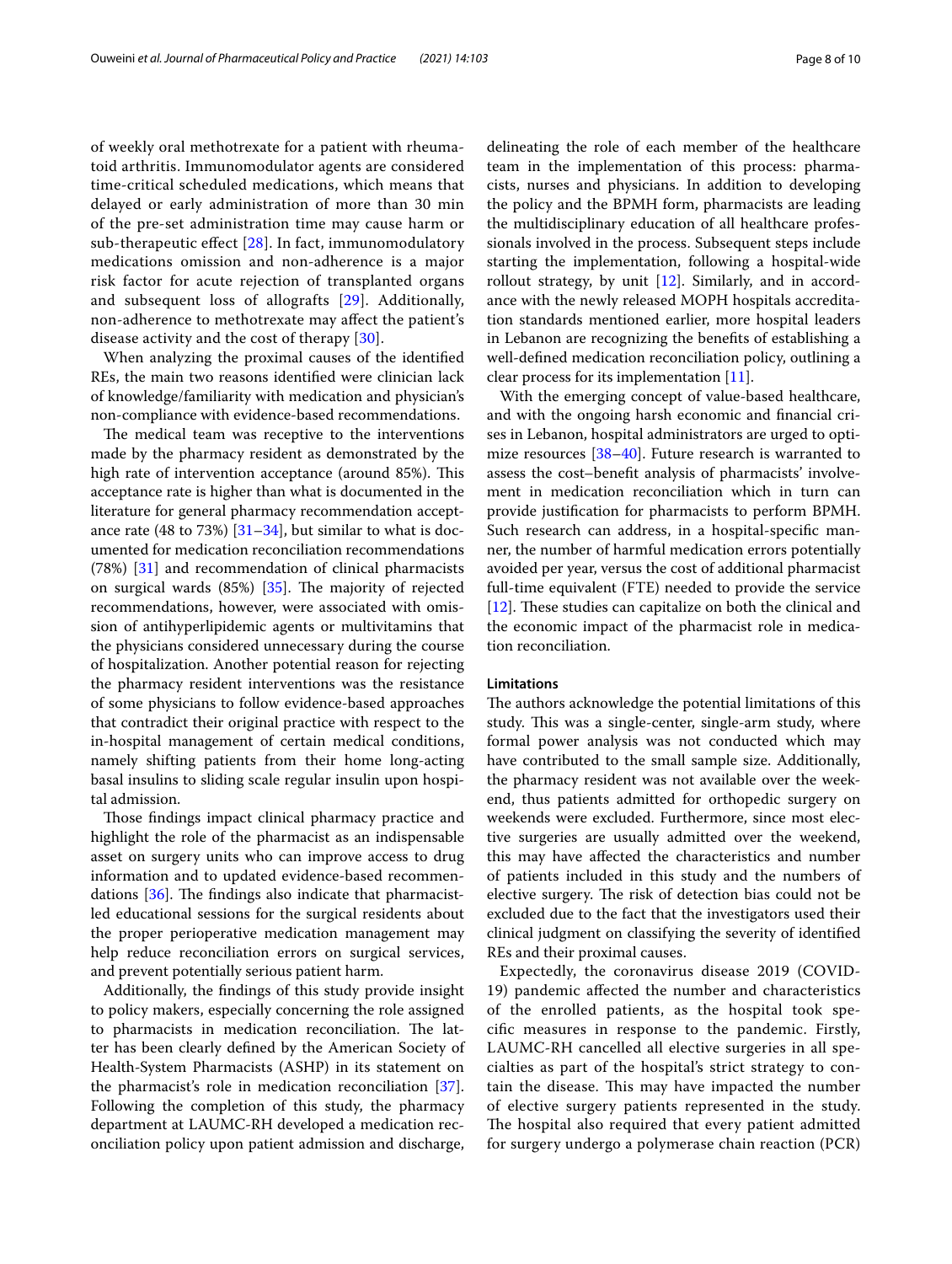test to rule out COVID-19 infection. Therefore, the waiting phase for the PCR results caused a delay with some patient interviews or the exclusion of others in case they exceeded the 48-h inclusion time range.

## **Conclusions**

Pharmacy-led medication reconciliation performed within 24–48 h of admission, considerably decreased reconciliation errors in patients admitted for orthopedic surgery. Amidst an unprecedented fnancial crisis hitting Lebanon and limiting the hospitals' expenditure abilities, hospital and pharmacy leaders are called, each in their capacity, to mobilize a pharmacist-driven implementation of a highly needed well-designed medication reconciliation process.

#### **Abbreviations**

BPMH: Best Possible Medication History; REs: Reconciliation Errors; LBCTR: Lebanon Clinical Trials Registry; ADEs: Adverse Drug Events; LAUMC-RH: Lebanese American University—Rizk Hospital; MOPH: Ministry of Public Health; IRB: Institutional Review Board; MATCH: Medications at Transitions and Clinical Handoffs; ISMP: Institute of Safe Medication Practices; ATC: Anatomical Therapeutic Chemical; ACCP: American College of Chest Physicians; ESC: European Society of Cardiology; COPD: Chronic Obstructive Pulmonary Disease; ASHP: American Society of Health-system Pharmacists; FTE: Full Time Equivalent; COVID-19: Coronavirus Disease 2019; PCR: Polymerase Chain Reaction.

## **Supplementary Information**

The online version contains supplementary material available at [https://doi.](https://doi.org/10.1186/s40545-021-00384-x) [org/10.1186/s40545-021-00384-x.](https://doi.org/10.1186/s40545-021-00384-x)

<span id="page-8-11"></span>**Additional fle 1.** Medication Reconciliation Data Collection Form. This is the form the pharmacy resident used to document the medication reconciliation process. The form includes general demographic data, surgery type, total number of home medications and their indications, history of drug allergies, and results of the critical analysis of discrepancies.

#### **Acknowledgements**

The authors would like to thank the Pharmacy Department of Lebanese American University Medical Center—Rizk Hospital for providing all the logistical support for this study. This study would not have been possible without the dedication and fexibility of the clinical orthopedic coordinator, Mrs. Mirna Nader, as well as all the orthopedic resident physicians and nurses who were of great help and strived to comply with all study requirements, while performing their daily duties.

#### **Authors' contributions**

AO: conceptualization; methodology; formal analysis; investigation; data curation; writing—original draft; writing—review and editing; visualization. LK: conceptualization; methodology; project administration; resources; supervision; visualization; writing—original draft; writing—review and editing. NC: conceptualization; methodology; project administration resources; supervision; visualization; writing—review and editing. CA: conceptualization; methodology; project administration; resources; supervision. KY: conceptualization; methodology; project administration; resources; supervision, formal analysis. ER: conceptualization; methodology; data curation; formal analysis; project administration; resources; supervision; visualization; writing—original draft; writing—review and editing. All authors read and approved the fnal manuscript.

#### **Funding**

This research received no specifc grant from any funding agency in the public, commercial or not-for-proft sectors.

#### **Availability of data and materials**

The datasets used and/or analyzed during the current study are available from the corresponding author on reasonable request.

## **Declarations**

#### **Ethics approval and consent to participate**

The study was performed in accordance with the ethical standards as laid down in the 1964 Declaration of Helsinki and its later amendments. Before initiation of the data collection, the investigators secured the approval of the Lebanese American University Institutional Review Board (IRB). IRB approval number: LAU.SOP.ER2. 30/Sep/2019. The authors also registered the study in the Lebanese Clinical Trials Registry (LBCTR). Registration Number LBCTR2020124680. The purpose of the study was elucidated and written consent was obtained before the participants were interviewed, respecting their autonomy and anonymity. The authors report no conficts of interest in this work.

#### **Consent for publication**

Not applicable.

#### **Competing interests**

The authors declare that they have no competing interests.

#### **Author details**

<sup>1</sup> Lebanese American University, School of Pharmacy, P.O. Box S-23, Byblos, Lebanon. <sup>2</sup> Lebanese American University Medical Center - Rizk Hospital (LAUMC-RH), Beirut, Lebanon. <sup>3</sup> Lebanese American University - School of Medicine, Byblos, Lebanon.

## Received: 23 December 2020 Accepted: 24 November 2021

#### **References**

- <span id="page-8-0"></span>1. Institute for Healthcare Improvement. Medication Reconciliation to Prevent Adverse Drug Events. [http://www.ihi.org/Topics/ADEsMedicationR](http://www.ihi.org/Topics/ADEsMedicationReconciliation/Pages/default.aspx) [econciliation/Pages/default.aspx.](http://www.ihi.org/Topics/ADEsMedicationReconciliation/Pages/default.aspx) Accessed July 1, 2020.
- <span id="page-8-1"></span>2. Vira T, Colquhoun M, Etchells E. Reconcilable diferences: correcting medication errors at hospital admission and discharge. Qual Saf Health Care. 2006;15:122–6.
- <span id="page-8-2"></span>3. Buckley MS, Harinstein LM, Clark KB, et al. Impact of a clinical pharmacy admission medication reconciliation program on medication errors in "high-risk" patients. Ann Pharmacother. 2013;47:1599–610.
- <span id="page-8-3"></span>4. Kennedy JM, van Rij AM, Spears GF, Pettigrew RA, Tucker IG. Polypharmacy in a general surgical unit and consequences of drug withdrawal. Br J Clin Pharmacol. 2000;49:353–62.
- <span id="page-8-4"></span>5. Haddad N, Paranjpe R, Rizk E, et al. Value of pharmacy services in an outpatient, preoperative, anesthesia clinic. J Am Pharm Assoc. 2020;60:1–9.
- <span id="page-8-5"></span>6. Al-Jazairi AS, Al-Suhaibani LK, Al-Mehizia RA, et al. Impact of a medication reconciliation program on cardiac surgery patients. Asian Cardiovasc Thorac Ann. 2017;25:579–85.
- <span id="page-8-6"></span>Nuez CR, Navarro MG, Valdivieso JG, et al. Effectiveness of a perioperative chronic medication reconciliation program in patients scheduled for elective surgery. Med Clin (Barc). 2012;139:662–7.
- <span id="page-8-7"></span>8. González-García L, Salmerón-García A, García-Lirola M, Moya-Roldán S, Belda-Rustarazo S, Cabeza-Barrera J. Medication reconciliation at admission to surgical departments. J Eval Clin Pract. 2015;22:20–5.
- <span id="page-8-8"></span>9. Chamoun N, Usta U, Karaoui LR, et al. Current trends in hospital pharmacy practice in Lebanon. Hosp Pharm. 2019;55:112–8.
- <span id="page-8-9"></span>10. Karaoui LR, Chamoun N, Fakhir J, et al. Impact of pharmacy-led medication reconciliation on admission to internal medicine service: experience in two tertiary care teaching hospitals. BMC Health Serv Res. 2019;19:493.
- <span id="page-8-10"></span>11. Republic of Lebanon Ministry of Public Health. Accreditation standards for hospitals in Lebanon-January 2019. [https://www.moph.gov.lb/en/](https://www.moph.gov.lb/en/Pages/3/20553/accreditation-standards-for-hospitals-in-lebanon-january-2019)